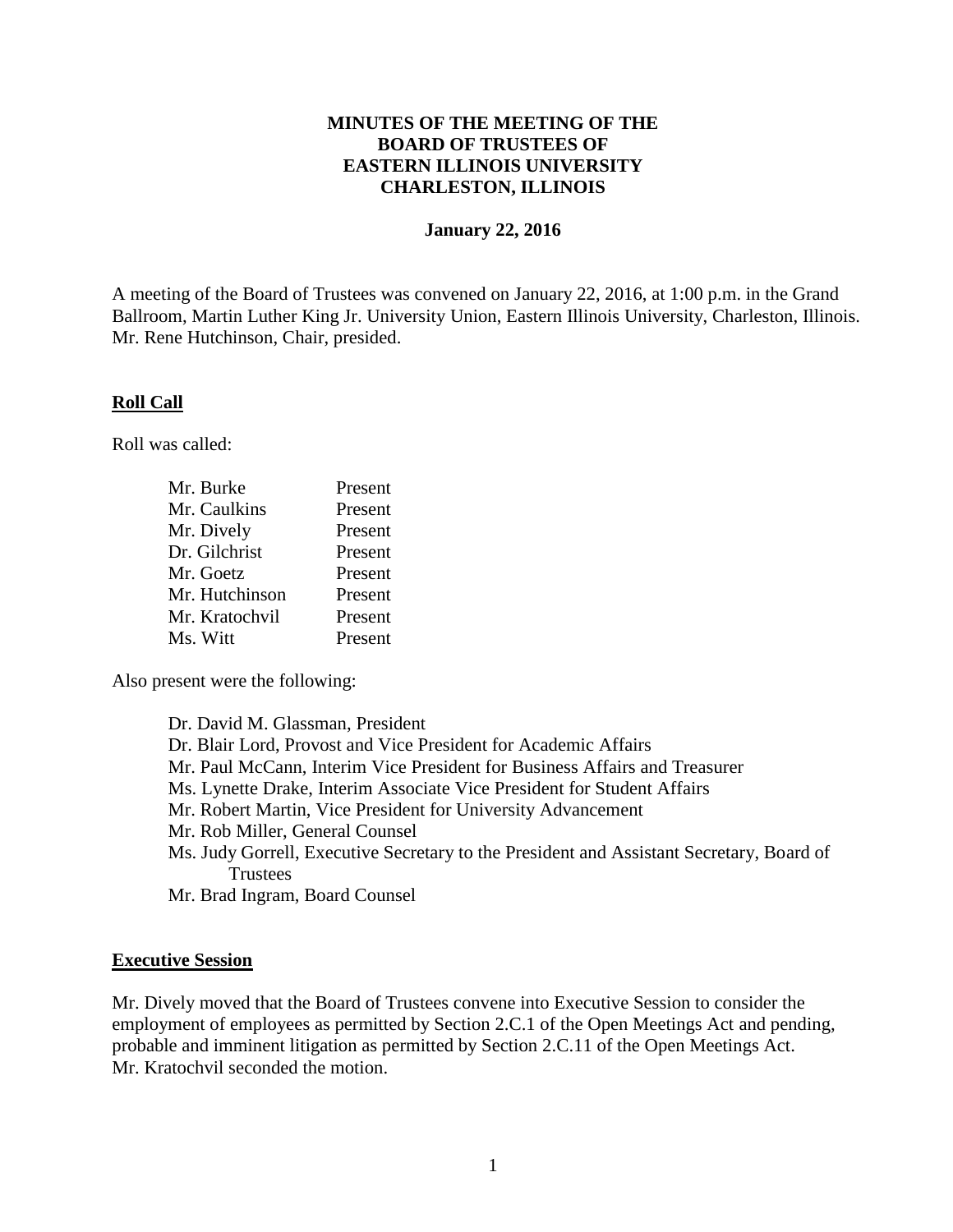Roll was called and the vote was as follows:

| Mr. Burke      | Yes |
|----------------|-----|
| Mr. Caulkins   | Yes |
| Mr. Dively     | Yes |
| Dr. Gilchrist  | Yes |
| Mr. Goetz      | Yes |
| Mr. Kratochvil | Yes |
| Ms. Witt       | Yes |
| Mr. Hutchinson | Yes |
|                |     |

Motion carried.

Mr. Dively moved to return to Open Session. Mr. Burke seconded the motion.

Roll was called and the vote was as follows:

| Mr. Burke      | Yes |
|----------------|-----|
| Mr. Caulkins   | Yes |
| Mr. Dively     | Yes |
| Dr. Gilchrist  | Yes |
| Mr. Goetz      | Yes |
| Mr. Kratochvil | Yes |
| Ms. Witt       | Yes |
| Mr. Hutchinson | Yes |
|                |     |

Motion carried.

## **Information Items**

## **Report from Board Chair**

Mr. Hutchinson welcomed the Webb family and read a proclamation honoring Dr. Robert Webb for his service to Eastern Illinois University and to the Coles County community: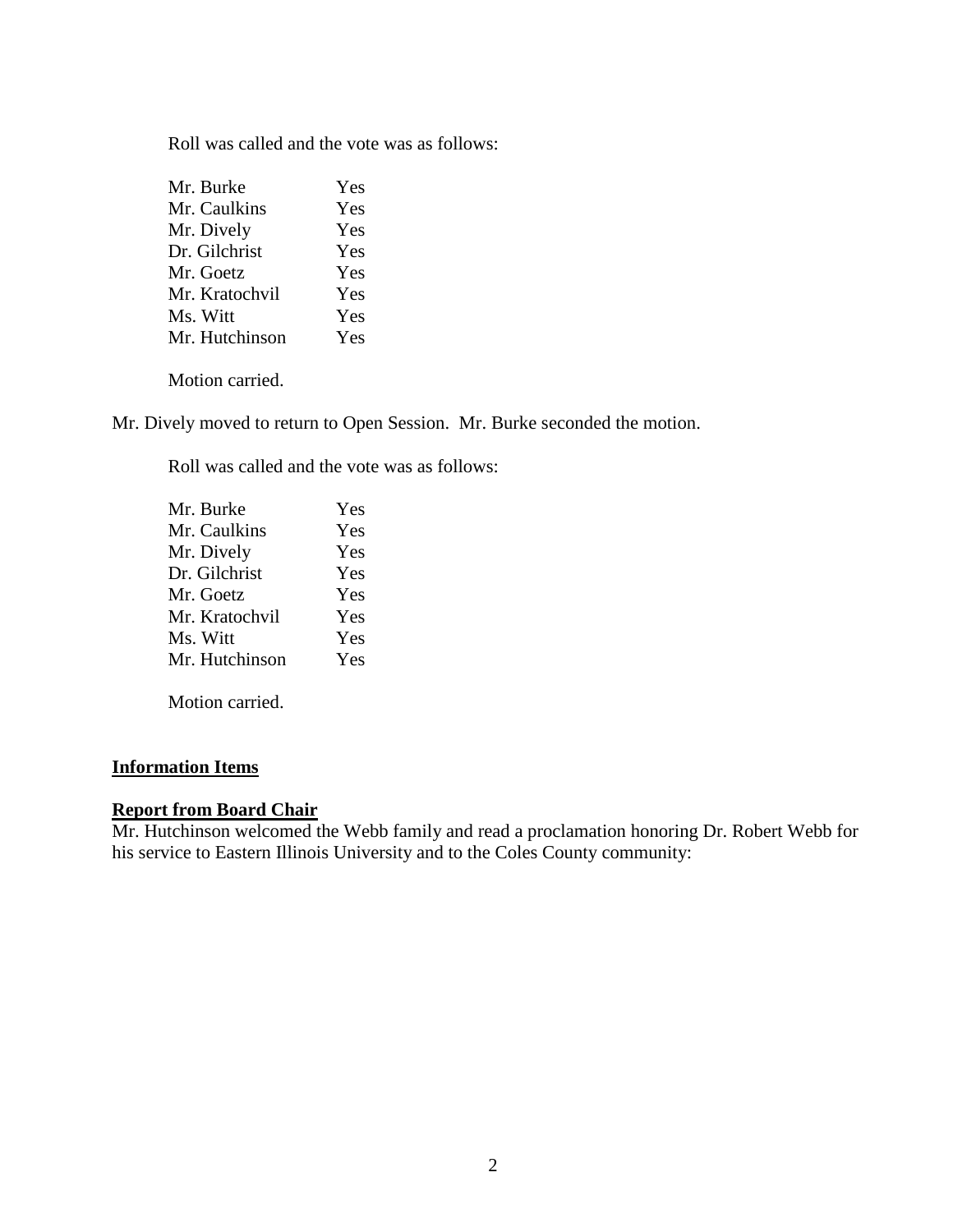# **Commendation Honoring Dr. Robert D. Webb**

**WHEREAS, Dr. Robert D. Webb dedicated much of his 87 years to the advocacy and betterment of education at the public school, community college and university levels, serving as teacher, superintendent, administrator and trustee, affecting the lives of thousands of students from Illinois and beyond; and**

**WHEREAS, Dr. Webb was instrumental in the founding of Lake Land College in Mattoon, first serving as vice president (1967-1972) and then president (1972-1984) of the community college during its most formative years; and**

**WHEREAS, Dr. Webb later accepted a gubernatorial appointment as a member of the Eastern Illinois University Board of Trustees, faithfully supporting the mission and activities of the university with integrity, intellect and humor throughout his 11-year tenure; and**

**WHEREAS, as a trustee, Dr. Webb played an instrumental role in several major events in EIU's history, including the selection of Dr. William Perry and Dr. David Glassman as university presidents; the renovation/expansion of the Doudna Fine Arts Center and the erection of both the Renewable Energy Center and the Louis M. Grado Building, home of EIU's Textbook Rental Service; and the highly successful "EI&U: Expect Greatness" Capital Campaign; and** 

**WHEREAS, Dr. Robert D. Webb treasured education, serving as a role model by actively participating in EIU's Academy of Lifetime Learning, personally demonstrating the importance and value of continued learning and curiosity throughout one's lifetime; and**

**WHEREAS, in addition to his service as a community and state leader, Dr. Webb was a proud family man, married 65 years to Lourdine Armitage Webb; this union produced two children, four grandchildren and three great-grandchildren. He was an avid runner, golfer, painter and master gardener, and was known to enjoy an occasional game of blackjack.** 

**NOW, THEREFORE, BE IT RESOLVED THAT the members of the Eastern Illinois University Board of Trustees, along with the University's administration, faculty and staff, do hereby express their utmost gratitude to Dr. Robert D. Webb for his commitment to education, and do hereby recognize him for his dedicated and**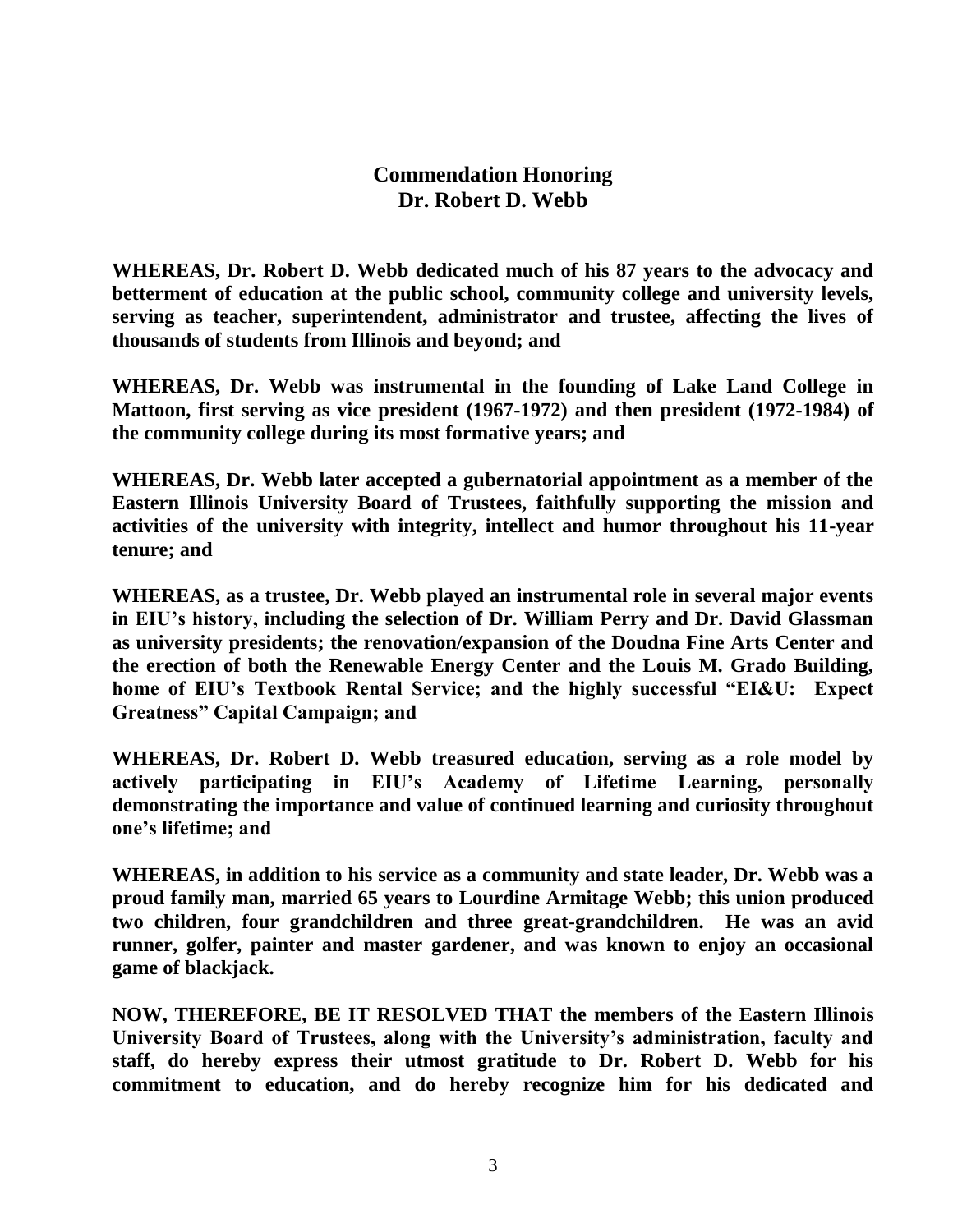## **continuing service to his community, to Lake Land College and Eastern Illinois University, and to the people of the State of Illinois.**

Mr. Hutchinson also introduced our new Trustee, Mr. Dan Caulkins from Decatur, who was appointed to fill the vacancy left by Dr. Robert Webb.

## **Committee Reports**

Executive/Planning Committee – The committee met Mr. Caulkins, our new Trustee from Decatur, who is an alum. Introductions were made around the table. Dr. Glassman reported on his visits to Springfield and briefly mentioned people he has talked with in Springfield, including members of the Governor's staff. Other topics of discussion included the FCC Spectrum Auction, spring enrollment and projection data for Fall 2016, Marketing action plan, Intercollegiate Athletic consultant, and personnel changes/update.

Board Relations Committee – Mr. Kratochvil reported that the Board Relations committee met and discussed information pertaining to each area of University Advancement. The ForeverEIU Alumni Magazine, EIU yard signs, popcorn bags, and radio sponsorships are all being utilized to share EIU pride and increase visibility. Yield programs and on-campus events targeting recruitment are ramping up. The committee reported that through the  $2<sup>nd</sup>$  Quarter (December 31, 2015) \$2,380,935 has been received and \$5,818,880 has been raised through fundraising. On February  $17<sup>th</sup>$  and  $18<sup>th</sup>$ , the EIU Foundation will hold their winter board and committee meetings and select the Burnham and Nancy Neal Outstanding Philanthropist Award recipient (which will be presented at the 2016 Legacy Celebration on April 8<sup>th</sup>) and the 2015 Annuitant Ambassador of the year. Alumni Services hopes to reinstitute the monthly alumni e-newsletter in early February. The Alumni Board is interested in supporting student recruitment initiatives by helping to provide funding. Commencement is scheduled for May 7<sup>th</sup> with four ceremonies. The new Panther logo received national recognition.

Finance/Audit Committee – Mr. Goetz reported that the Committee reviewed two budget documents: the Appropriated Line Item Status Report and the Budget/Actual/Projected Financial Information. Mr. McCann reviewed expenditures with the Committee, and there was discussion about the budget impasse and how it has impacted EIU and higher education in general.

## Board Regulations – No report.

Academic and Student Affairs Committee – Mr. Mark Hudson reviewed the proposed FY 17 Room and Board Rates. Ms. Lynette Drake reported that the Office of New Student Programs has been renamed the Office of New Student and Family Programs, and the Office of Student Community Service has been renamed the Office of Civic Engagement and Volunteerism. The  $8<sup>th</sup>$  annual Diversity Conference will be held on Friday, February 5.

Dr. Lord reviewed the enrollment for the Spring 2016 semester and distributed the "Historical Enrollment Comparison Report" comparing Spring 2015 enrollment data with Spring 2016 enrollment data. Dr. Lord discussed new academic program initiatives, and on another note, he discussed two leadership changes in Academic Affairs – Dr. Doug Klarup will serve as Interim Dean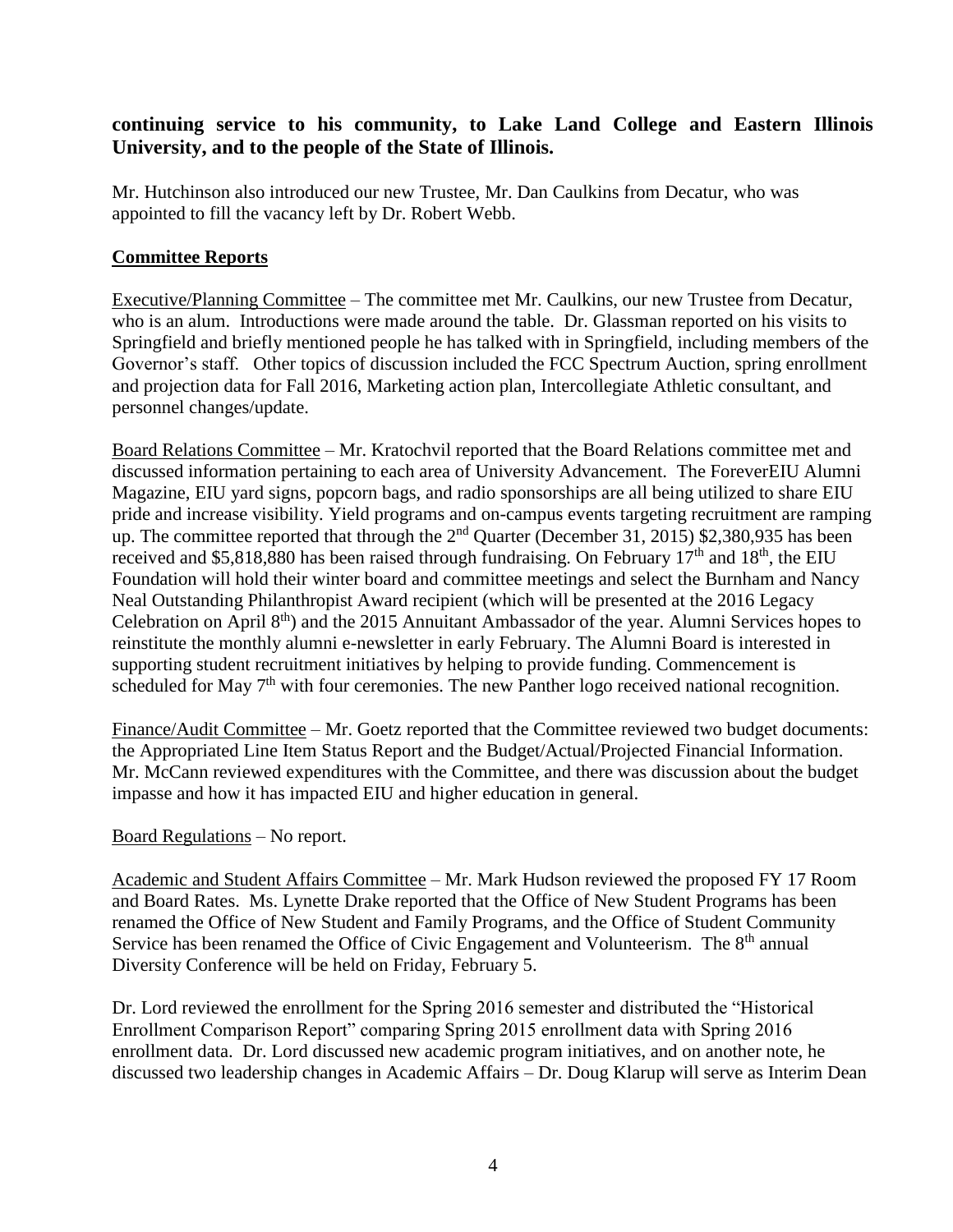of the College of Sciences and a search is underway for an Interim Dean of the College of Arts and Humanities.

### **Action Items**

1. Mr. Kratochvil moved to approve the minutes of the Board Meeting on November 13, 2015. Mr. Dively seconded the motion.

Roll was called and the vote was as follows:

| Mr. Burke      | Yes     |
|----------------|---------|
| Mr. Caulkins   | Abstain |
| Mr. Dively     | Yes     |
| Dr. Gilchrist  | Yes     |
| Mr. Goetz      | Yes     |
| Mr. Kratochvil | Yes     |
| Ms. Witt       | Yes     |
| Mr. Hutchinson | Yes     |
|                |         |

Motion carried.

**2.** Mr. Caulkins moved to authorize President Glassman or his designee to review the options provided by the FCC and to implement actions relative to any, all, or none of those options, and to take appropriate actions, if any, on behalf of the university and in its best interests. Mr. Burke seconded the motion.

Eastern Illinois University is a licensee of the Federal Communications Commission (FCC) authorized to transmit television broadcast signals as WEIU-TV. The FCC is conducting a reverse auction for participating stations at which time a station may or may not relinquish its license (for payment), share a channel with another broadcaster, relinquish an UHF channel and move to a high VHF or low VHF channel, or relinquish a high VHF channel and move to a low VHF channel.

The university has filed an application to participate in the auction. However, FCC rules prohibit public discussion about whether the university will engage in bidding, bid strategies, and the bid process.

Roll was called and the vote was as follows:

| Mr. Burke      | Yes |
|----------------|-----|
| Mr. Caulkins   | Yes |
| Mr. Dively     | Yes |
| Dr. Gilchrist  | Yes |
| Mr. Goetz      | Yes |
| Mr. Kratochvil | Yes |
| Ms. Witt       | Yes |
| Mr. Hutchinson | Yes |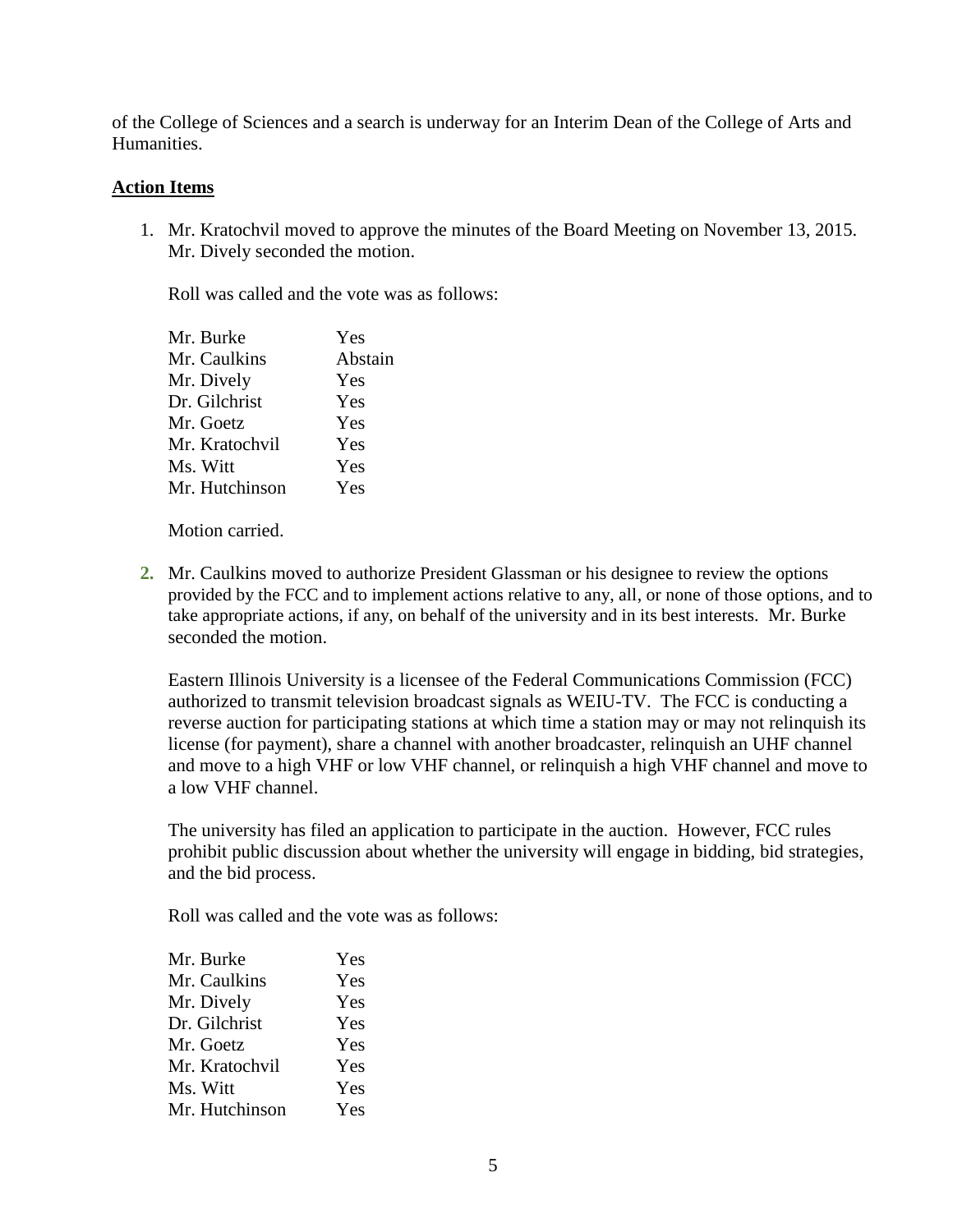Motion carried.

3. Mr. Kratochvil moved to approve the room and board rates for FY17. Mr. Caulkins seconded the motion.

## **HOUSING RATES**

#### **RESIDENCE HALLS & GREEK COURT- 2016-2017 Academic Year Rates (Effective Fall Semester 2016) Per semester rate based on double occupancy**

|                                                                                                                                     | <b>CURRENT</b> | <b>INCREASE</b> | <b>PROPOSED</b> |                           |
|-------------------------------------------------------------------------------------------------------------------------------------|----------------|-----------------|-----------------|---------------------------|
| 7 Meal Plan Option<br>7 Dining Center Meals per Week plus<br>\$200 Dining Dollars per Semester plus<br>2 Bonus Meals per Semester   | \$4,233        | \$0             | \$4,233         | (Rm \$2,963/Bd<br>\$1,270 |
| 10 Meal Plan Option<br>10 Dining Center Meals per Week plus<br>\$60 Dining Dollars per Semester plus<br>3 Bonus Meals per Semester  | \$4,422        | \$0             | \$4,422         | (Rm \$2,963/Bd<br>\$1,459 |
| 12 Meal Plan Option<br>12 Dining Center Meals per Week plus<br>\$100 Dining Dollars per Semester plus<br>4 Bonus Meals per Semester | \$4,588        | \$0             | \$4,588         | (Rm \$2,963/Bd<br>\$1,625 |
| 15 Meal Plan Option<br>15 Dining Center Meals per Week plus<br>\$140 Dining Dollars per Semester plus<br>5 Bonus Meals per Semester | \$4,773        | \$0             | \$4,773         | (Rm \$2,963/Bd<br>\$1,810 |

The Meal Plan Option permits each student with a board plan to use a specified number of Dining Dollars for any of the following: 1) Purchases at the Food Court within the University Union; 2) Purchases at our two residence hall convenience centers; 3) Purchases at Panther Pantry and Java B&B in the University Union; 4) Meals for a guest in any Dining Center when accompanied by the student; 5) Additional meals for the student in any Dining Center. Bonus Meals allows the plan holder to use those meals for a guest or for themselves if they run out of meals.

| <b>Adjusted Usage Charges</b>        | <b>CURRENT</b> | <b>INCREASE</b> | <b>PROPOSED</b> |
|--------------------------------------|----------------|-----------------|-----------------|
| Double Room as Single (per Semester) | \$850          | \$0             | \$850           |
| Triple Room as Double (per Semester) | \$450          | \$0             | \$450           |
|                                      |                |                 |                 |
| <b>Summer Room and Board</b>         | <b>CURRENT</b> | <b>INCREASE</b> | <b>PROPOSED</b> |
| 2017 Summer - 4 week - Single Room   | \$982          | \$0             | \$982           |
| 2017 Summer - 4 week - Double Room   | \$785          | \$0             | \$785           |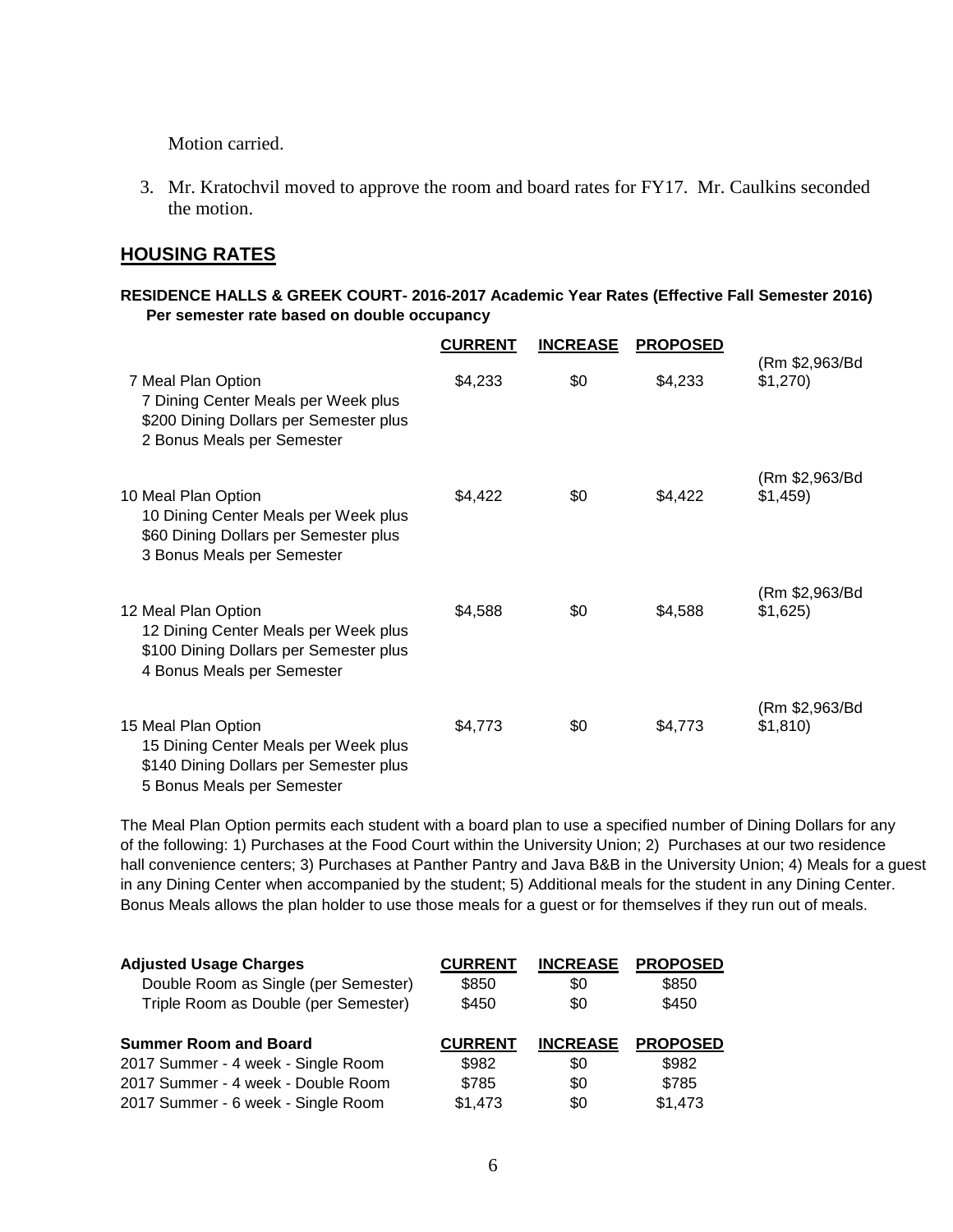| 2017 Summer - 6 week - Double Room | \$1.177 | \$0 | \$1.177 |
|------------------------------------|---------|-----|---------|
| 2017 Summer - 8 week - Single Room | \$1.965 | \$0 | \$1.965 |
| 2017 Summer - 8 week - Double Room | \$1.568 | \$0 | \$1.568 |

NOTE: 12 Meal Plan Option is the only option offered during Summer Sessions

### **UNIVERSITY APARTMENTS (Monthly rates will be effective August 15, 2016)**

| 9.5 MONTHS:                 | <b>CURRENT</b> | <b>INCREASE</b> | <b>PROPOSED</b> |
|-----------------------------|----------------|-----------------|-----------------|
| 1 1/2 Room Apartment        | \$4,634        | \$0             | \$4,634         |
| 2 Room Apartment            | \$4,876        | \$0             | \$4,876         |
| <b>Efficiency Apartment</b> | \$4,338        | \$0             | \$4,338         |
| <b>PER MONTH:</b>           |                |                 |                 |
| 1 1/2 Room Apartment        | \$488          | \$0             | \$488           |
| 2 Room Apartment            | \$513          | \$0             | \$513           |
| <b>Efficiency Apartment</b> | \$457          | \$0             | \$457           |

### **UNIVERSITY COURT - 2016-2017 Academic Year Rates (Effective August 1, 2016) Per resident, per semester, based on double occupancy**

|                                                         | <b>CURRENT</b> | <b>INCREASE</b> | <b>PROPOSED</b> |
|---------------------------------------------------------|----------------|-----------------|-----------------|
| 2 Bedroom, 1 Bath, No Balcony                           | \$2,598        | \$0             | \$2,598         |
| 2 Bedroom, 1 Bath, Balcony                              | \$2,756        | \$0             | \$2,756         |
| 2 Bedroom, 1 1/2 Bath, No Balcony                       | \$2,795        | \$0             | \$2,795         |
| 2 Bedroom, 1 1/2 Bath, Balcony                          | \$2,895        | \$0             | \$2,895         |
| 1 Bedroom, 1 Bath, No Balcony                           | \$3,002        | \$0             | \$3,002         |
| Studio                                                  | \$2,460        | \$0             | \$2,460         |
| 3 Bedroom, 1 Bath                                       | \$3,290        | \$0             | \$3,290         |
| <b>Fall 2016 Semester Only Contracts</b>                |                |                 |                 |
| 2 Bedroom, 1 Bath, No Balcony                           | \$2,858        | \$0             | \$2,858         |
| 2 Bedroom, 1 Bath, Balcony                              | \$3,032        | \$0             | \$3,032         |
| 2 Bedroom, 1 1/2 Bath, No Balcony                       | \$3,074        | \$0             | \$3,074         |
| 2 Bedroom, 1 1/2 Bath, Balcony                          | \$3,184        | \$0             | \$3,184         |
| 1 Bedroom, 1 Bath, No Balcony                           | \$3,302        | \$0             | \$3,302         |
| Studio                                                  | \$2,706        | \$0             | \$2,706         |
| 3 Bedroom, 1 Bath                                       | \$3,618        | \$0             | \$3,618         |
| Summer 2017 (Effective May 2017)<br><b>Monthly Rate</b> |                |                 |                 |
| 2 Bedroom, 1 Bath, No Balcony                           | \$490          | \$0             | \$490           |
| 2 Bedroom, 1 Bath, Balcony                              | \$523          | \$0             | \$523           |
| 2 Bedroom, 1 1/2 Bath, No Balcony                       | \$518          | \$0             | \$518           |
| 2 Bedroom, 1 1/2 Bath, Balcony                          | \$538          | \$0             | \$538           |
| 1 Bedroom, 1 Bath, No Balcony                           | \$490          | \$0             | \$490           |
| Studio                                                  | \$491          | \$0             | \$491           |
| 3 Bedroom, 1 Bath                                       | \$550          | \$0             | \$550           |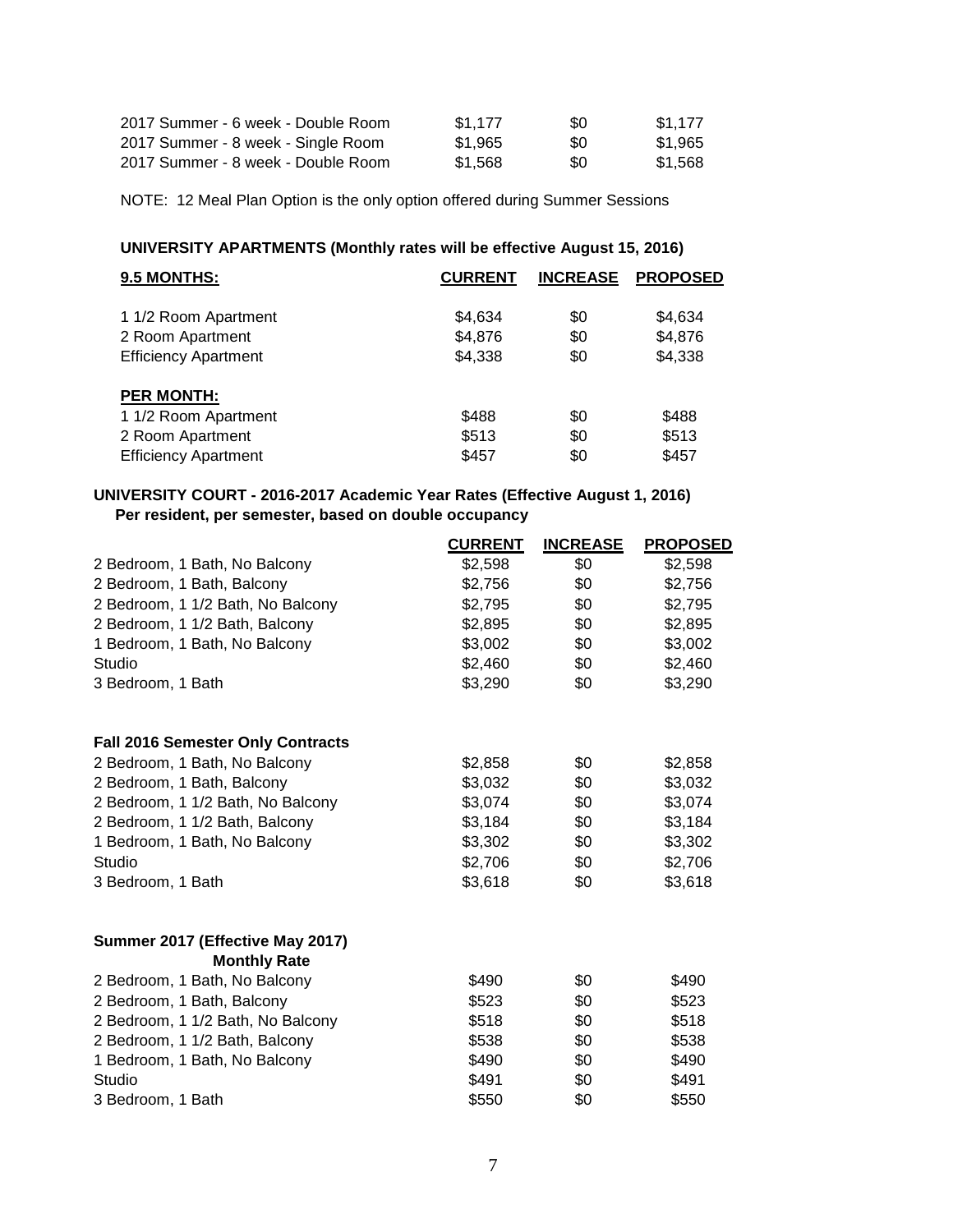| <b>Adjusted Usage Charges</b>   |       | <b>CURRENT INCREASE</b> | <b>PROPOSED</b> |
|---------------------------------|-------|-------------------------|-----------------|
| Two Bedroom Apartment as Single | \$850 | \$0                     | \$850           |

Roll was called and the vote was as follows:

| Mr. Burke      | No             |
|----------------|----------------|
| Mr. Caulkins   | Yes            |
| Mr. Dively     | Yes            |
| Dr. Gilchrist  | Yes            |
| Mr. Goetz      | N <sub>0</sub> |
| Mr. Kratochvil | Yes            |
| Ms. Witt       | Yes            |
| Mr. Hutchinson | No             |

Motion carried.

4. Mr. Kratochvil nominated Mr. Caulkins to serve as EIU's Representative to the State University Civil Service System. Mr. Dively seconded the motion.

Roll was called and the vote was as follows:

| Yes     |
|---------|
| Yes     |
| Abstain |
| Yes     |
| Yes     |
| Yes     |
| Yes     |
| Yes     |
|         |

Motion carried.

### **Information Items (continued)**

#### **President's Report**

Dr. Glassman announced that this is the last BOT meeting for Bob Martin, Vice President for University Advancement, who will be leaving EIU to assume a position at Central Michigan. EIU's Director of Admissions, Chris Dearth, has moved mountains in Admissions with the help of many other, and he will be leaving EIU and going back East. Thank you, Chris for your leadership. Dr. Glassman reported that Dr. Doug Klarup is our new Interim Dean in the College of Sciences.

EIU has begun a new semester and will continue with the same level of academic excellence. What we do is important; how we do it is outstanding. We will be gearing up our efforts in recruitment and in marketing.